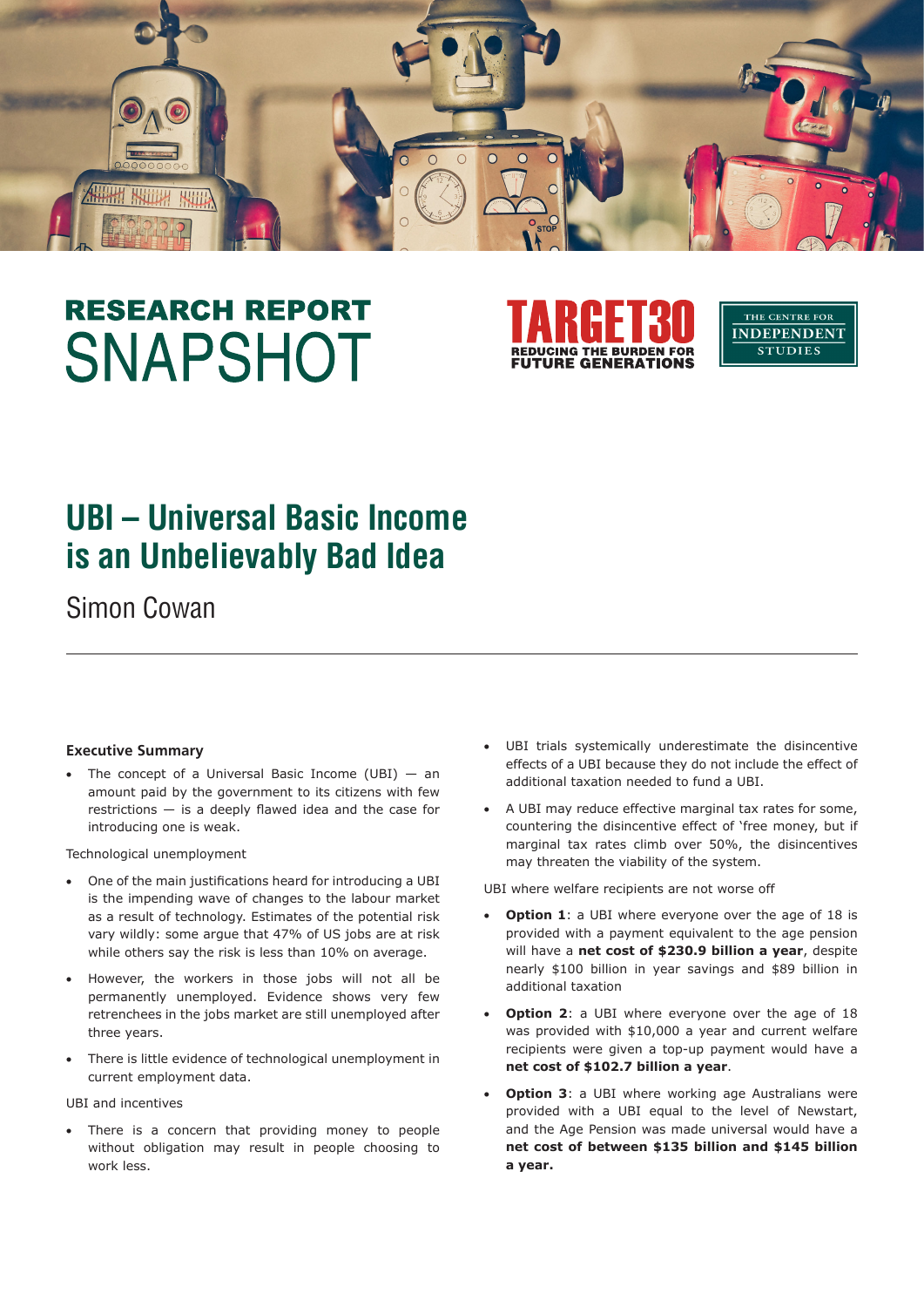Taxation needed to fund a UBI

- The combined value of all current proposals to raise additional revenue by both Labor and the Coalition would cover less than 10% of the cost of a UBI.
- There are no easy ways to raise the needed \$100+ billion in taxation. The corporate tax base is nowhere near broad enough to raise this money; estimates of multinational tax avoidance are 3%-5% of the cost at best.
- Under the current GST structure, assuming no behavioural changes, the rate would need to rise to more than 40% to fund a UBI. This increase would cost low income households more than \$10,000 a year.
- An equivalent land tax would need to be set between \$20,000 and \$30,000 a year, which is particularly problematic for pensioners, who could see their whole pension/UBI eaten up in land tax payments.
- • Progressive income tax increases avoid these issues but could push marginal tax rates for median income earners above 60% and those for high income earners above 80%, assuming no behavioural changes.

A UBI redistributing the current welfare budget

- • A system where the current welfare budget is redistributed to fund a UBI would see a substantially lower payment level.
- **Option 4:** if the entire welfare budget was reallocated to a UBI, paid to all citizens 18 years and over, the payment would be **just over \$9,870 a year**
- • **Option 5:** if just the budget for income support payments was redistributed to citizens 18 years and over, the payment falls **to \$6,630 a year**
- **Option 6:** if only the welfare payments that were available to working age recipients were abolished and redistributed to those between the age of 18–65, then the payment would **be \$6,890 a year.**

# **Technological unemployment and the movement towards a Universal Basic Income**

No western country has been convinced of the merits of replacing its welfare system with a UBI, and no proposal to do so exists. However, UBI has been driven to the front of the policy debate today by the connection with Silicon Valley, the rise of automation and artificial intelligence and associated fears around widespread unemployment.

#### **Has technology driven people from the workforce?**

Current labour market statistics make it clear: there is little evidence of technological unemployment in the labour market at all. In fact, if you look at the unemployment rate over the past 40 years, while there have been periods of significant fluctuation there is no evidence of generally rising unemployment.

There have been very significant shifts of employment within industries; for example manufacturing employment has declined both in real terms and percentage terms for a number of years. Yet fluctuations within industries and regions are by their very nature temporary events; they are not permanent shifts in employment matters that would support restructuring the welfare system to support them.

#### **How big a risk is technology to the labour market?**

The fact that there is not yet a problem does not automatically demonstrate that there will not be a problem in the future. Of course, predictions of the future are notoriously unreliable, especially if the prognosticator is convinced that 'this time is different'. However, several attempts have been made to estimate the scope of the challenges the labour market may face as a result of automation.

One of the more dire is from Frey and Osborne, who suggest that around 47% of total US employment is at high risk from advances in machine learning and mobile robotics, potentially as soon as a decade or two.

However, Arntz, Gregory and Zierahn estimate on average that only 9% of jobs are automatable across 21 OECD countries. Perhaps even more importantly, they argue that estimates of jobs at risk should not be equated with actual or expected job losses. They conclude that, although low qualified workers may bear the brunt of adjustment costs, "automation and digitalisation are unlikely to destroy large numbers of jobs."

There is no evidence of the nature of work undergoing a long-term disruption that would justify a UBI on the basis of technological change. However, even if it could be demonstrated that technological underemployment was a major problem, it still would need to be shown that a UBI is the most appropriate solution  $-$  something that is far from certain.

### **Modelling a UBI: Type 1 — A payment to all**

The most popular proposal, particularly from those on the left, is a UBI scheme where welfare recipients are not to be worse off. As a result either the payments can be set at the level of the highest payment (the Age Pension) or a baseline UBI can be introduced with supplements for existing welfare recipients. The third option is to limit the payment to working age recipients, while the existing welfare payments are retained for retirees and for disability pensioners.

#### **Features**

| <b>Characteristics</b>                          | <b>Option 1</b>              | <b>Option 2</b>                                             | <b>Option 3</b>                                                   |
|-------------------------------------------------|------------------------------|-------------------------------------------------------------|-------------------------------------------------------------------|
| Amount                                          | \$23,000                     | \$10,000                                                    | \$14,000                                                          |
| Taxable                                         | Yes                          | Yes                                                         | Yes                                                               |
| Eligibility                                     | Everyone<br>$18$ and<br>over | Everyone 18<br>and over                                     | Everyone<br>$18 - 65$                                             |
| Replaces existing<br>income support<br>payments | Yes                          | Supplements<br>paid to<br>existing<br>welfare<br>recipients | All those<br>paid to<br>working<br>age<br>recipients<br>abolished |
| Welfare<br>recipients                           | Included<br>in model         | Included in<br>model                                        | 'Pension'<br>recipients<br>excluded                               |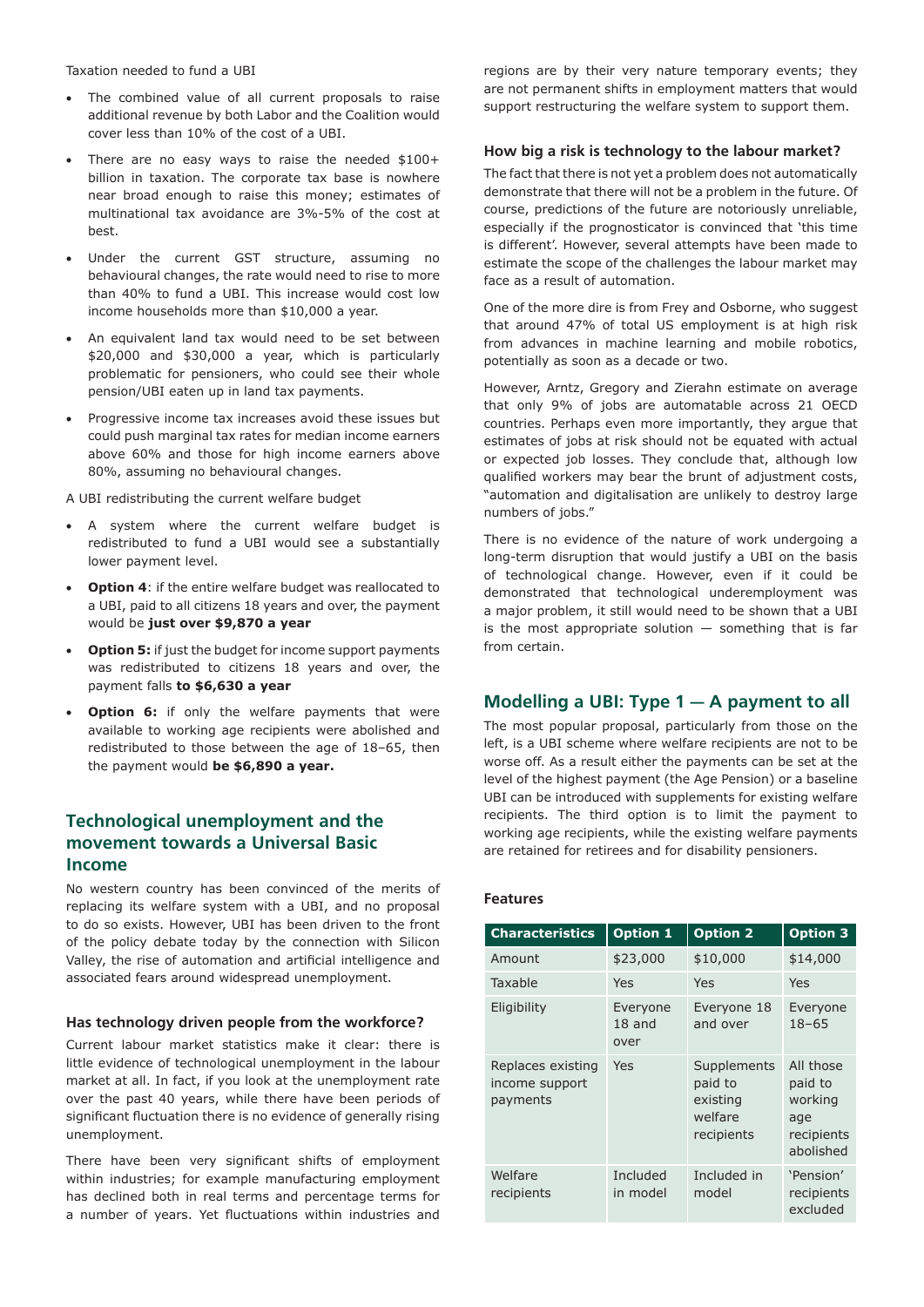#### **Modelling results**

| <b>Characteristic</b>        | <b>Option 1</b> | <b>Option 2</b> | <b>Option 3</b> |
|------------------------------|-----------------|-----------------|-----------------|
| Population in age            | 18.2            | 18.2            | 14.8            |
| range                        | million         | million         | million         |
| Taxpayers in                 | 13.1            | 13.1            | 12.4            |
| model                        | million         | million         | million         |
| <b>Annual UBI</b><br>payment | \$23,000        | \$10,000        | \$14,000        |
| Gross cost                   | \$418.5         | \$119.4         | \$174.2         |
|                              | billion         | billion         | billion         |
| Less welfare                 | \$98.9          | Nil             | \$28.8          |
| savings                      | billion         |                 | billion         |
| Less additional              | \$88.7          | \$37.0          | \$49.6          |
| tax                          | billion         | billion         | billion         |
| Less adjustment              |                 | \$20.3          | \$11.5          |
| for non-taxpayers            |                 | billion         | billion         |
| Total net cost               | \$230.9         | \$102.7         | \$107.3         |
|                              | billion         | billion         | billion         |

#### **Problem - cost of additional taxation**

The biggest problem with all three options is that they are prohibitively expensive. All three options explored here require additional revenue far beyond the scope of commonly suggested options for tax increases. Labor's proposed changes to capital gains tax and negative gearing in the 2016 election were expected to generate savings of \$32.1 billion over 10 years. Recent changes by the Coalition government to make superannuation 'fairer' were estimated to raise less than \$3 billion a year. By contrast, the additional funding needed to implement the UBI options here ranges between \$1.03 trillion and \$2.3 trillion over 10 years, suggesting that changes to capital gains tax and negative gearing or superannuation tax concessions would each fund between 1.4% and 3% of a UBI.

# **Modelling a UBI: Type 2 — reassigning existing welfare**

Given a persistent budget deficit equal to several percent of GDP, one option to consider is whether a UBI could be funded within the existing parameters of the welfare system: i.e. redistributing the existing welfare budget (together with any additional taxation revenue generated by the UBI) to the relevant population.

#### **Features**

| <b>Characteristics</b> | <b>Option</b><br>4: all<br>welfare | <b>Option 5:</b><br><b>ISP</b> only | <b>Option 6:</b><br>working<br>age              |
|------------------------|------------------------------------|-------------------------------------|-------------------------------------------------|
| Taxable                | Yes                                | Yes                                 | Yes                                             |
| Eligibility            | Everyone<br>$18$ and<br>over       | Everyone<br>$18$ and<br>over        | Everyone<br>$18 - 65$                           |
| Replaces welfare       | All welfare<br>payments            | All income<br>support<br>payments   | All welfare<br>for working<br>age<br>recipients |
| Welfare recipients     | Included in<br>model               | Included<br>in model                | Included in<br>model                            |

#### **Modelling results**

| <b>Characteristic</b> | <b>Option 4:</b><br>all welfare | <b>Option 5:</b><br><b>ISP only</b> | <b>Option 6:</b><br>working<br>age |
|-----------------------|---------------------------------|-------------------------------------|------------------------------------|
| Population in         | 18.2 million                    | 18.2                                | 14.8                               |
| age range             |                                 | million                             | million                            |
| Welfare savings       | \$145.7                         | \$98.9                              | \$78.9                             |
|                       | billion                         | billion                             | billion                            |
| Total additional      | \$33.9                          | \$21.8                              | \$22.8                             |
| tax                   | billion                         | billion                             | billion                            |
| Gross cost            | \$179.6                         | \$120.7                             | \$101.7                            |
|                       | billion                         | billion                             | billion                            |
| UBI per person        | \$9,873.88                      | \$6,632.98                          | \$6,889.93                         |

#### **Problems**

Unlike in the models in the section above, particularly in the case of Option 4 there could be a substantial loss of income for some welfare recipients as all family benefits, child care assistance and even disability support are rolled into one payment.

Option 5 would see pensioners lose up to 70% of their support, and even recipients of the much lower Newstart payment would lose half their income.

Options 4 and 6 take much larger sums of money from other welfare recipients. An unemployed couple with three children would be eligible for \$48,000 under the current system; under the reallocation models above they would receive as little as \$13,780 or \$19,750 (in 2014 dollars). For single mothers the picture is worse. A single mother with four children who may have received as much as \$52,523 in 2016, would receive just one UBI payment of less than \$10,000 under these models.

A UBI model like this seems to be unviable politically. Moreover, far from finding support among UBI advocates on the left, these models are likely to be opposed on the basis that they substantially reduce the income of vulnerable citizens.